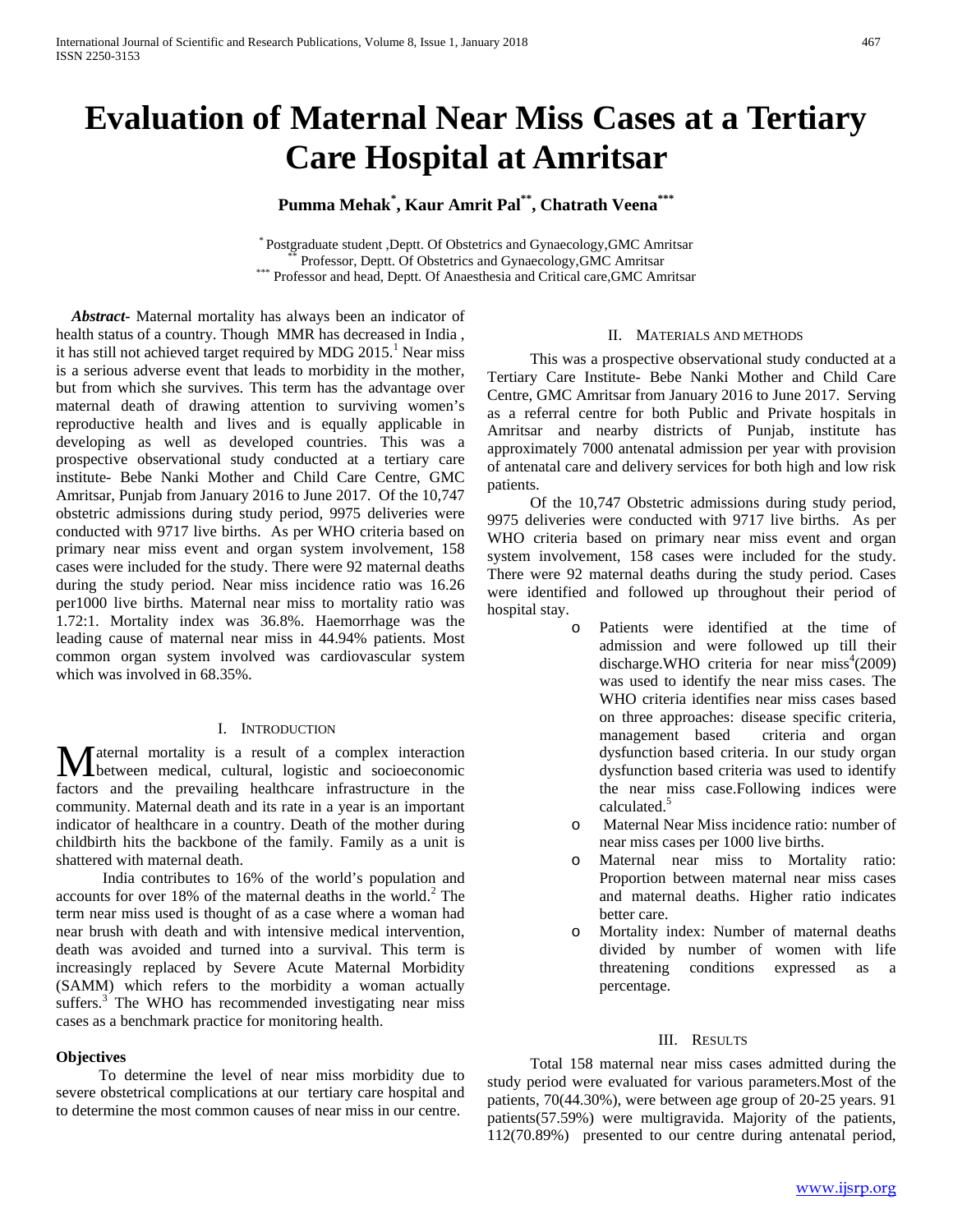International Journal of Scientific and Research Publications, Volume 8, Issue 1, January 2018 468 ISSN 2250-3153

while the rest delivered at other centres and were referred for management of postpartum complications. Majority of the patients presenting at our centre were unbooked 143(90.50%) . This clearly emphasizes the importance of booking and regular antenatal checkups.

## **TABLE I**

| Parameters studied    | Results $(n=158)$                |
|-----------------------|----------------------------------|
| Most common age group | 20-25 years 44.30% (n=70)        |
| Parity                | Multigravida 57.59% (n=91)       |
| Booking status        | Unbooked $90.50\%$ (n=143)       |
| Referral              | Referred 83.54% (n=132)          |
| Referral centre       | Civil hospitals $46.21\%$ (n=61) |
| Mode of transport     | 108 ambulance 73.42% (n=116)     |

 Haemorrhage was found to be the leading cause involved in maternal near miss, presenting complaint in 71(44.94%) followed by Hypertensive disorders of pregnancy in 34(21.52%), rupture uterus in 18(11.39%).

 Causes of haemorrhage: Haemorrhage was the cause of morbidity was the in 71 patients(44.94%) which included PPH, APH, Placenta Accreta, Ruptured Ectopic.

## **TABLE II CAUSES OF HAEMORRHAGE**

| Haemorrhage      | No.of patients | Percentage |
|------------------|----------------|------------|
| <b>PPH</b>       | 32             | 45.07%     |
| <b>APH</b>       |                | 9.86%      |
| Placenta accrete | 23             | 32.39%     |
| Ruptured ectopic |                | 12.68%     |
| Total            |                |            |

 Our study identified the patients based on WHO organ system criteria, many patients had more than 1 system involved so all the organ systems involved were taken into consideration while classifying the patients based on organ system involvement. These patients could not be classified into watertight categories, so cumulative incidence of organ system dysfunction was calculated.

 Among our 158 near miss cases, 108 patients(68.35%) had cardiovascular system dysfunction followed by respiratory dysfunction in 59 (37.34%) coagulation abnormality in 58 (36.71%), uterine dysfunction in 42 (26.58%), neurological dysfunction in 17 (10.76%), hepatic dysfunction in 15 (9.49%) and renal dysfunction in 12 patients (7.59%).

## **TABLE III ORGAN SYSTEM INVOLVEMENT**

| Organ<br>system<br>involved | No. of patients | Percentage of total |
|-----------------------------|-----------------|---------------------|
| Cardiovascular              | 108             | 68.35%              |
| system                      |                 |                     |
| Respiratory system          | 59              | 37.34%              |

| Coagulation  | 58 | 36.71% |
|--------------|----|--------|
| Uterine      | 31 | 19.62% |
| Neurological |    | 10.76% |
| Hepatic      | 15 | 9.49%  |
| Renal        |    | 7.59%  |

 Of 158 patients, 46 patients came in post partum period, but their mode of delivery was taken into account. LSCS included caesarean hysterectomy and LSCS on dead baby also. 15 patients (9.49%) presented before the period of viability resulting in abortion, 66 (41.77%) underwent LSCS, 63 (39.87%) had NVD, 10(6.33%) had IUD vaginal delivery and 4 (2.53%) had vaginal birth after caesarean ( VBAC).

**TABLE IV MODE OF DELIVERY**

| Mode of delivery                       | No. of patients | Percentage |
|----------------------------------------|-----------------|------------|
| Abortion                               | 15              | 9.49       |
| LSCS <sub>(</sub><br>inc.<br>caesarean | 66              | 41.77      |
| hysterectomy)                          |                 |            |
| Normal<br>vaginal                      | 63              | 39.87      |
| delivery(NVD)                          |                 |            |
| IUD Vaginal delivery                   | 10              | 6.33       |
| <b>IUDVD</b> )                         |                 |            |
| Vaginal<br><b>birth</b><br>after       | 4               | 2.53       |
| caesarean(VBAC)                        |                 |            |
|                                        | 158             | 100.0      |

 Regarding the time of delivery, 15 patients (9.49%) presented before the period of viability,50 patients(31.65%) had preterm delivery, 62 patients(39.24%) had term delivery, 31 patients(19.62%) had Intrauterine death. Fetal outcome of 46 post natal patients was also recorded so as to know the outcome various morbidities on the pregnancy outcome.

#### **TABLE NO.V MODE OF DELIVERY**

| Fetal outcome | No.of patients | Percentage |
|---------------|----------------|------------|
| Abortion      |                | 9.49       |
| Alive preterm | 50             | 31.65      |
| Alive term    | 62             | 39.24      |
| IUD           |                | 19.62      |
| Total         | 158            |            |

#### IV. DISCUSSION

 Maternal near miss is defined as an event in which a pregnant or recently delivered woman survived a complication either during pregnancy, childbirth or 42 days after termination of pregnancy. For monitoring the level of obstetric healthcare, WHO recommends investigating near miss cases as a benchmark practice in addition to MMR. Maternal death audits form the mainstay of evaluation of maternal health services in developing countries where high level of maternal mortality has overshadowed severe obstetric morbidity.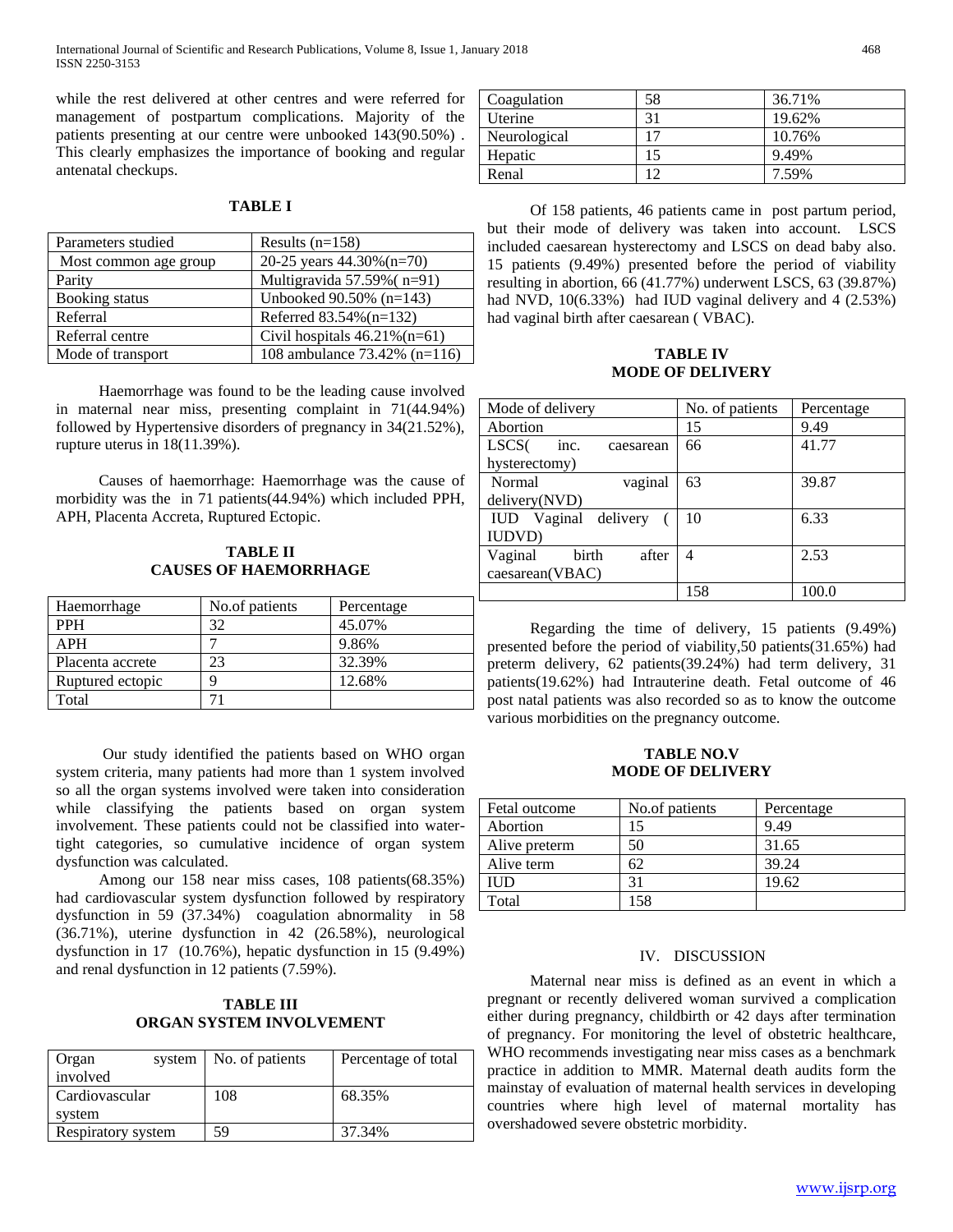Of the 10,747 obstetric admissions during study period, 9975 deliveries were conducted with 9717 live births. As per WHO criteria based on primary near miss event and organ system involvement, 158 cases were included for the study. There were 92 maternal deaths during the study period. Cases were identified and followed up throughout their period of hospital stay. 50% of the patients needed ICU intervention which highlights the importance of role of timely intervention and critical care.

 In our study, most common age group involved was between 20-25 years. In similar study by Pandey et al, $6$  majority (88.3%) were between 18-35 years age whereas Singh Abha et  $al<sup>7</sup>$  reported 21-30 years as the most common age group involved. Rathod et al<sup>8</sup> have reported a mean age of 21.75 years in their study.

 Postpartum patients presented to our centre with various complications. 29.11% patients were in postpartum period on presentation at our centre while in similar study by Parmar et al<sup>9</sup> 19.5% patients were postpartum. Early marriage and multiple pregnancies coupled with anaemia and malnutrition increase the risk of various complications. Most common complication for referral in our study was PPH followed by eclampsia.

 Significantly high rate of obstetric emergencies have been reported in multigravida in various studies which was also seen in our study with 91 (57.59%) cases of obstetric emergencies in multigravida as compared to 67 (42.41%) in primigravida.

 Apart from anemia & multiple pregnancies, higher incidence of complications in multigravidas could be due to higher incidence of placenta praevia and accreta and higher incidence of rupture uterus in multigravida.

 The commonest vehicle used for transportation was "108 ambulance" in 116 cases (73.42%). This demonstrates the role of "108 ambulance" in transporting of patients in our area. "108" is an emergency response system, operational in 21 states of India. Over the years it has greatly helped in transporting patients from rural areas to accessible healthcare centre.

 The most common cause of maternal near miss in our study was haemorrhage ,On comparing our results with other studies, causes were found to be similar while hypertension was the leading cause in study by Singh Abha (2015) while Haemorrhage was leading cause in study by Rathod( 2012 ).

| 'ABLE |  |
|-------|--|
|-------|--|

| <b>Studies</b>  | Rathod 2012          | Singh Abha 2015        | Present study 2017      |
|-----------------|----------------------|------------------------|-------------------------|
| Near miss event | Haemorrhage (26.70%) | Haemorrhage $(22.2\%)$ | Haemorrhage             |
|                 | Hypertension(11.80%) | Hypertension(38.8%)    | $(44\%)$                |
|                 | Anaemia (24.84%)     | Severe anaemia (32%)   | Hypertension $(21%)$    |
|                 |                      |                        | Rupture uterus $(11\%)$ |

 We had a higher rate of ICU admission than reported in other similar studies-49.37% in our study as compared to 26.70% reported by Rathod et al<sup>8</sup>. This could be attributed to the fact that most of the patients were brought in critical state/decompensated shock & needed ICU for stabilisation.

 During the study period there were total 158 maternal near miss cases and 92 maternal deaths thus maternal near miss to mortality ratio was 1.72:1. Maternal near miss incidence ratio was 16.26 per 1000 live births. Mortality index was 36.8%. High mortality index indicate that more number of women with life threatening conditions die, in our study high mortality index was due to the fact that our centre is the only tertiary care referral centre in the region and most of the patients reached hospital in critical state, out of all the near miss cases only 21(13.9%) were stable .

#### V. CONCLUSION

 Maternal health is the direct indicator of prevailing health status in a country. Although maternal deaths have reduced in significant number over the past years, maternal morbidity due to risk factors like Haemorrhage, Anaemia, PIH continue to affect the lives of pregnant women substantially. Our study was undertaken with an aim to find out the incidence of these near miss cases at our hospital. Near miss cases were found to be quite high in number as compared to maternal deaths. In our study ratio of near miss to maternal deaths was 1.72:1. Most

common cause of the near miss in our study was haemorrhage and most common cause of ICU admission was hypertension. Our study emphasizes that timely identification of high risk factors and their treatment and timely referral of high risk patients can play a major role in preventing maternal mortality and morbidity.

#### **REFERENCES**

- [1] Tajik P, Nedjat S, Afshar NE. Inequality in Maternal Mortality in Iran: An Ecologic Study. Int J Prevent Medicine 2012;3(2):116-21
- [2] World Health Organization, UNICEF, UNFPA. The World Bank, Trends in Maternal Mortality: 1990 to 2008. Geneva: WHO Press, World Health Organization; 2010.
- [3] Maternal Mortality Ratio Bulletin 2011-13, Government of India,Ministry of Home Affairs ://www.censusIndiago.in/vital\_statistics/mmr\_bulletin2011.
- [4] Mantel GD, Buchmann E, ReesH,Pattinson R.C. Severe Acute Maternal Morbidity: A Pilot study of a definition for near miss.British J.Obstet gynaecol 1998:105: 985-90.
- [5] Chhabra P. Maternal Near Miss: An Indicator for Maternal Health and Maternal Care. Indian Journal of Community Medicine: Official Publication of Indian Association of Preventive & Social Medicine 2014;39(3):132-7.
- [6] Pandey A, Das V, Agarwal A, Agrawal S, Misra D, Jaiswal N. Evaluation of obstetric near miss and maternal deaths in a tertiary care hospital in north India: shifting focus from mortality to morbidity. Journal of Obstetrics and Gynaecology of India. 2014;64(6):394-399.
- [7] Rathod AD, Chavan RP, Bhagat V, Pajai S, Padmawar A, Thool P. Analysis of near-miss and maternal mortality at tertiary referral centre of